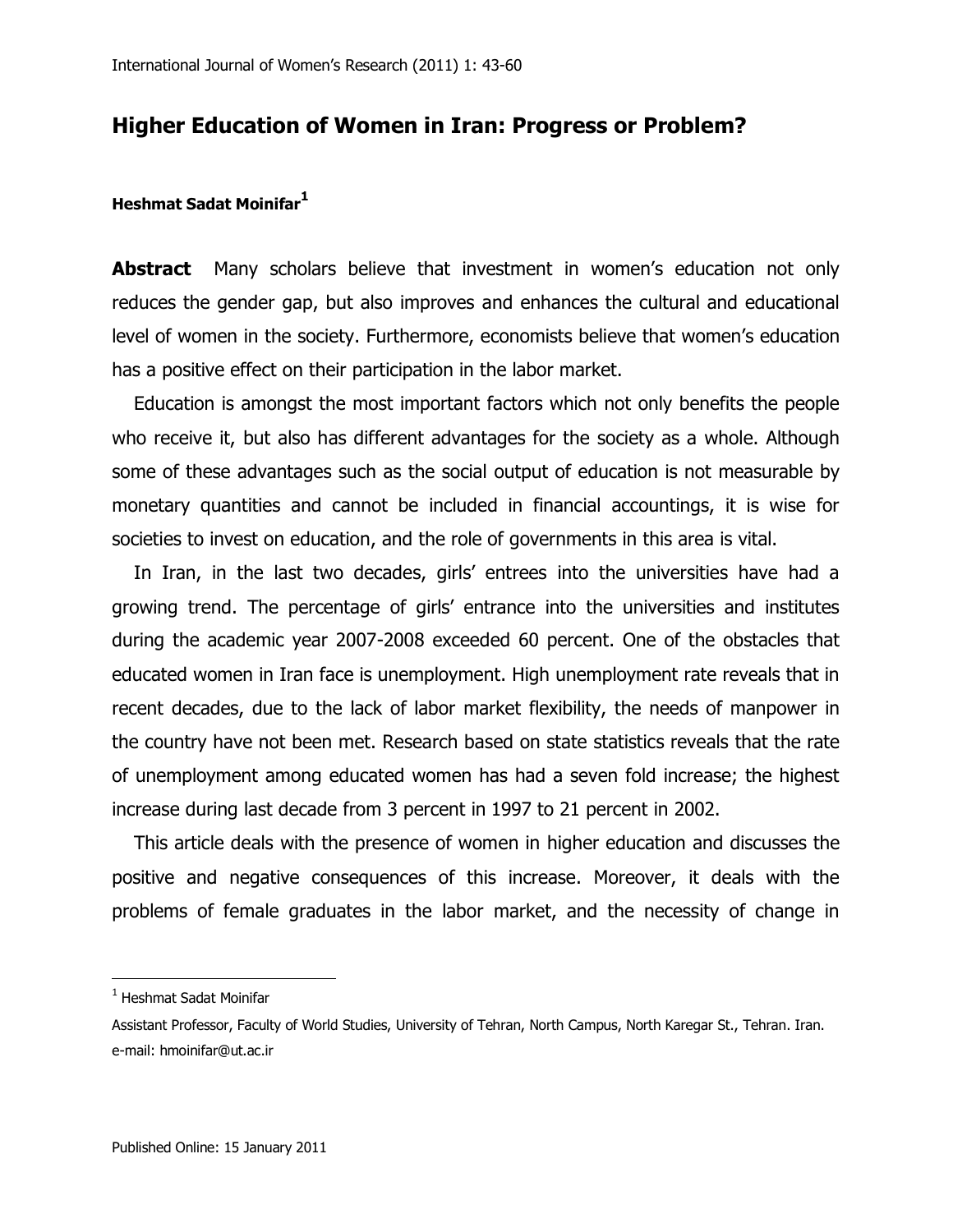higher education planning to meet their needs in the labor market and remove the obstacles.

**Keywords** Iran. Women. Higher education. Educational investments. Labor market.

## **Introduction**

During the 90's in the world, although women's rate of literacy enjoyed a larger growth compared to that of men, still two thirds of the world"s illiterates were women (UNESCO, 2001). In deprived countries such as South Africa, only 55% of girls attend primary school (UNESCO, 2004), and in fact, university education is considered a luxury for girls. University education has an important role in improving the provision of life opportunities and availability of the labor market for women (Morley, 2006). Higher education has a paramount status in international communities and it facilitates skills, knowledge and specialty which play an important role in socio-economic development of developing countries.

In most of developing countries, girls' educational achievement is less than that of boys. Women are faced with discriminations in salaries and job opportunities which limits their expectations. Subsequently, girls" job opportunities lead them towards disciplines which are less profitable. Girls" decision for entering low income jobs is influenced by stereotyping beliefs of family, society, media and school textbooks which present women with low-income jobs. Such stereotyping beliefs reduce girls" motivations, and consequently, their educational success. In countries such as Bangladesh, Kenya, China and India (UNESCO, 1999), school textbooks are reviewed for representing women in roles other than traditional roles of wife and mother.

Van Valey (2001) believes that one of the most important changes in the higher educational system, particularly in Northern American countries, is the transformation in the rate of women"s participation in higher education.

The high presence of women at the universities is an inclusive fact which is not specific to Iran, but a universal reality. It is an indicator and a component of globalization and development. Some believe that investment in education is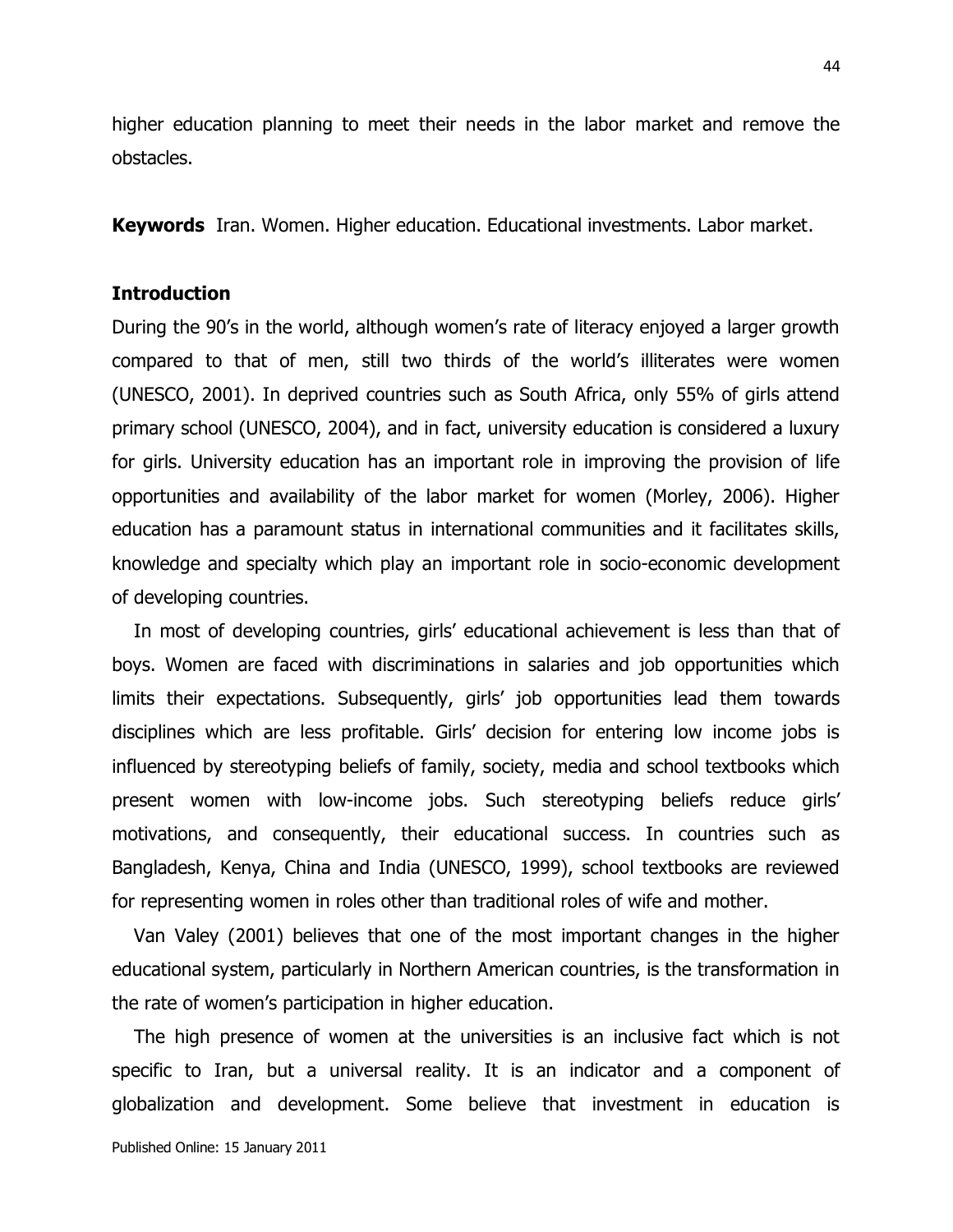inconclusive and rooted in wrong attitudes towards development. Relying on manpower in a country with a science-based economy is not only useful, but it is also the most important way to achieve multidimensional development, and in this respect, women"s education is of high priority.

The significant point in development process is women"s appreciation in attaining higher education. Cotterill and Letherby (2005) express their research findings (2000- 2003) in WHEN in England, Women in higher education:

1. Although the number of girls at the universities has outrun that of boys, this does not imply equal opportunities for boys and girls.

2. In higher degrees such as M.A. and Ph.D., the number of girls is lower compared to boys.

3. In attaining university professorship, women in England constitute only 13 percent of the total.

In Iran, the current situation of girls at the universities shows that the findings of Cotterrill and Letherby apply to Iran as well. In this view, the labor market suffers from gender inequalities. Saunders (2004), based on his research, states that in England"s research institutes, females' wages are 85 percent of that of males' for the same job, which suggests an inequality in income distribution between men and women.

#### **Theoretical Framework**

Theorizing about women and higher education goes back to the  $18<sup>th</sup>$  century with the rise of "Enlightenment Period" in the West. The concept of citizenship in its particular sense takes into account women's civil rights, and has brought about changes in which the traditional systems have developed in line with democracy.

Higher education represents investment in human resources and plays an important role in societies by way of creating and promoting individual"s knowledge and skills, as well as changing their attitudes. In the mid twentieth century, it was believed that the key to booming economic development is accessibility to material resources and physical capitals.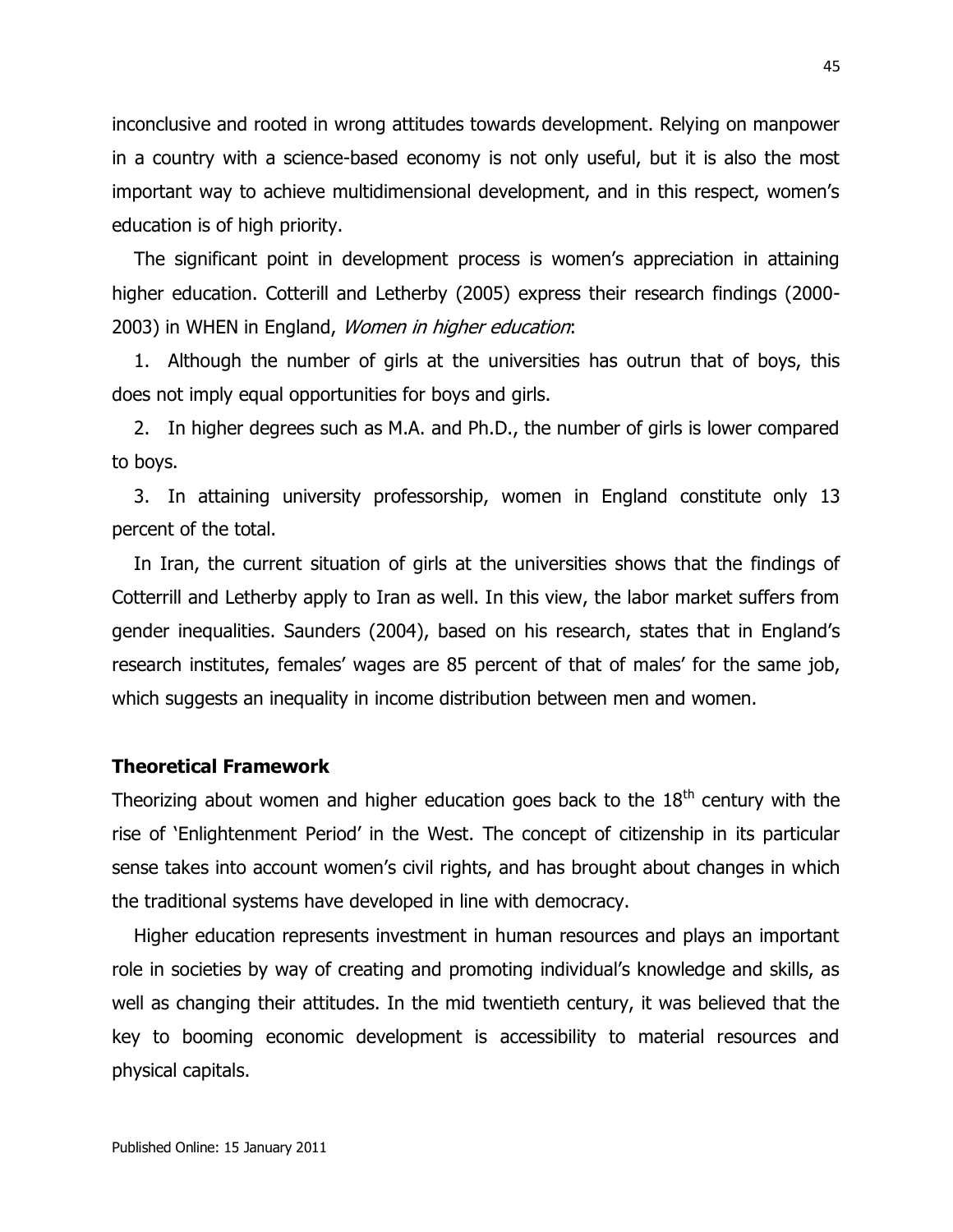However, the achievements resulting from development illustrate that it is more the role of manpower and human investment which is known as "human capital". Human capital has unique features which suggest its importance and superiority over other capitals in the society. This capital is a non-amortizable asset, and the more it is used, the larger it will become.

One of achievements resulting from the use of human capital is paying attention to the different social classes and their influence on development trend of society, and in this regard, women as a society"s stratum are not excluded. Therefore, women"s role and status in higher education system is paramount.

It is well known that women constitute half of the population and have always tried to be influential in different social sectors. Of course, this situation depends on various factors among which higher education is one of the most important one. From the viewpoint of developmentalists, the development process is not possible without women's participation; and such participation is impossible without a change in traditional attitudes, gender stereotyping and man and woman"s role in the family; equal rights for women; accessibility to ownership and production resources; as well as more participation in managerial systems and decision-making processes.

In low-income countries, the behavior of rich and middle-class families is an influential political factor to put pressure on the government in order to increase the quality of institutes, improve higher education accessibility, and if needed, allow university entrance based on quota. Social outputs indicate the need to expand and develop the educational system; the private output would also be present simultaneously. Then the public sector should provide the required expenses for expansion and development of educational system or at least allow the private sector to contribute as well.

One of the issues has received much attention in international gatherings is the issue of women"s role in development. This idea has been of greater concern in the West and has become widespread. For example, nowadays organizations are active in organizing environmental and natural resources to improve environmental conditions. The increasing number of these organizations has made the issue of development more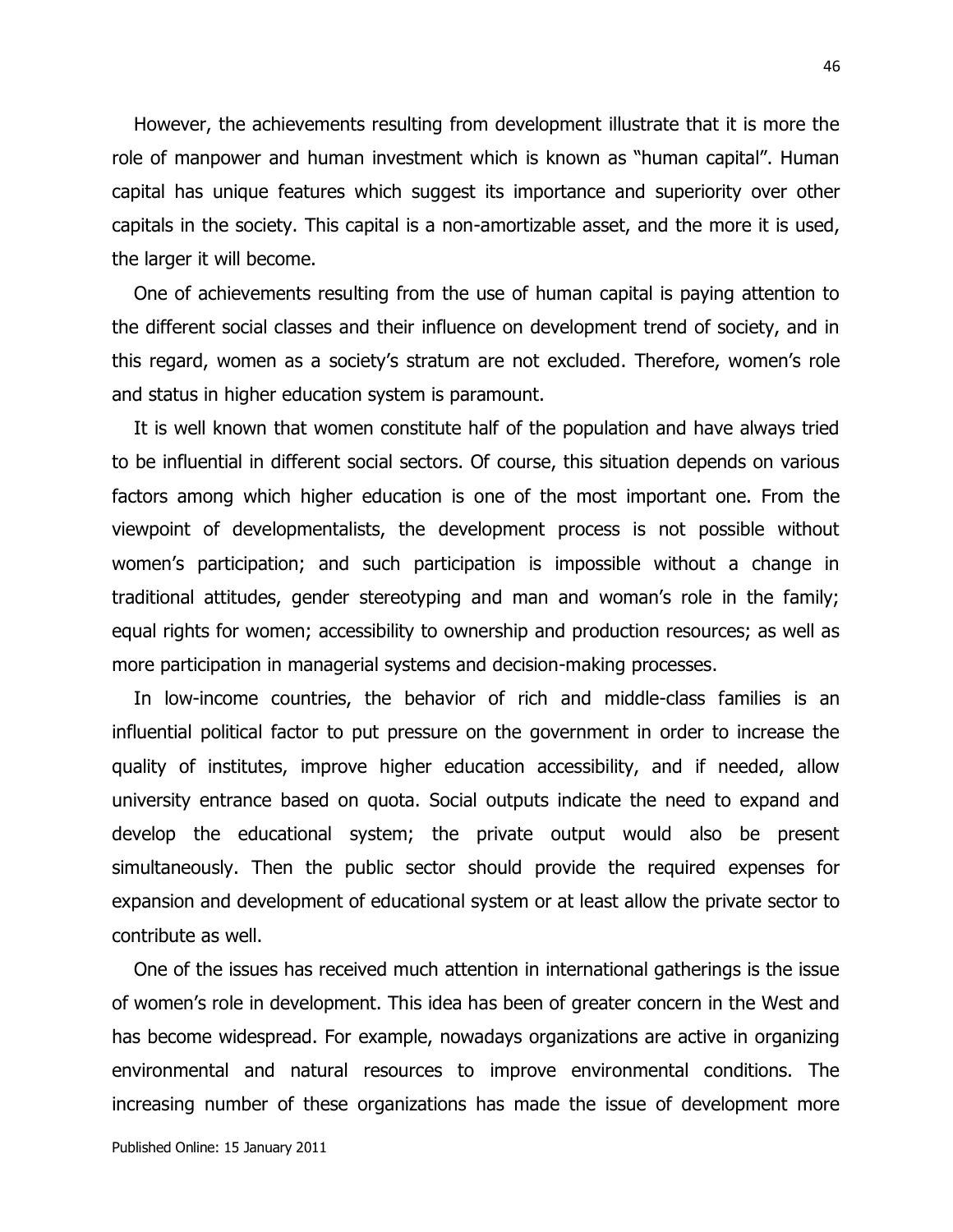significant. Even though, this is not a new discussion, its proposition in the present form relates to rapid changes in industry and technology and hopefully affects women's role in development.

In today's world, the developing countries are concerned to know how to catch up with the developed countries. In Western world, modernization process has been led to further materialistic progress and greater participation of women in the public sphere, and women's share in decision making and management has increased considerably.

One should consider both the economic aspects of development, and the human aspects of development, and also recognize all other factors and aspects of development. Human development is something more than a rise or fall in national revenue. It is associated with the creation of conditions in which people are able to realize and extend their potentialities and enjoy a creative and productive life in accordance with their own interests and needs, since individuals are the countries' real wealth. Thus, development accounts for more than economic growth and has a fundamental role in creating human capabilities.

In societies in which sustainable and multi-dimensional development is one of the main objectives of development, gaining benefits is one of the major rights of individuals in the society. Therefore, it is expected that all social strata including men and women, urban and rural, participate in the development process; and the ultimate objectives are the realization of equality, justice and human rights.

Since women constitute half of the population of every country, macro and micro planning of the country can only be successful if countries enjoy the utmost productivity. Therefore, exploitation and realization of the potentiality of women"s capabilities not only preserves women"s interest in the society, but also more importantly, preserves the interests of the society.

It is true that no country can claim to achieve development, unless pay more attention to the role of women in development, and any kind of disarray to the issue of women in developmental planning brings unsuccessfulness in all economic, political, and social aspects of development.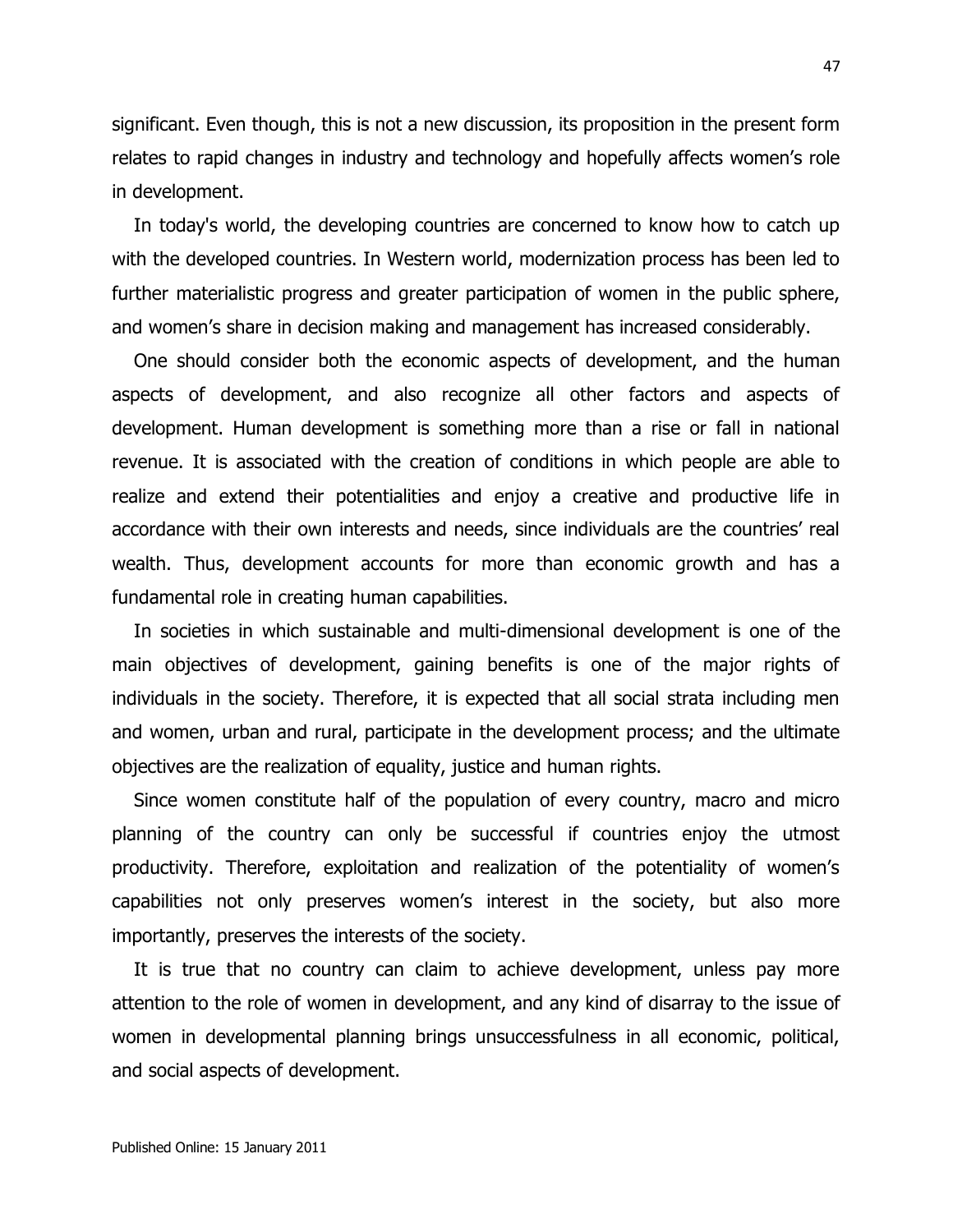Hence, it is necessary to have a correct picture of women's status in countries' macro and micro planning. If one does not take into account women's participation in development programs of the country, the society would certainly suffer great and irremediable damages. Thus, women"s contribution is necessary in this process.

Participation implies the individuals' intervention in the development process so that they have access to resources, interests, and opportunities; and thus improving the quality of their social and private life. In recent decades, one of the most important changes that have occurred in developing countries is giving priority to higher education at all levels.

The constant increase in the number of educated women is certainly an index of progress and development. Developing countries are encountering lack of human capitals, thus the increasing presence of women at the universities can improve women's status in private life as mothers and wives, as well as improving their social status. In fact, their presence at the universities, schools and educational institutes gives them a chance to learn life skills, and helps them embark on various scientific fields. This is useful for their future life for educating their children, so they will not reproduce despotism and authoritarianism in the framework of male dominance and patriarchy. In addition, when women are employed, they are more effective and competent in training skilled manpower in management.

Since women form half of the human capital of any country, they can play a more significant role in establishing a new cultural adjustment which results from development changes and globalization. The educated women arising from the increasing number of female students can act as a force in diffusing education and enhancing the society's capacities in the development process. From this point of view, women can be considered as an accelerating force for development.

At the macro-economic level, education has been the most significant and forceful factor in economic growth in recent decades (Jourgenson, 1995). Part of the economic enhancement during recent times is because of educational investment. At the microeconomic level, education has a positive impression on economic growth (Shoultz, 1988). Furthermore, educated parents pay more attention to their children. Research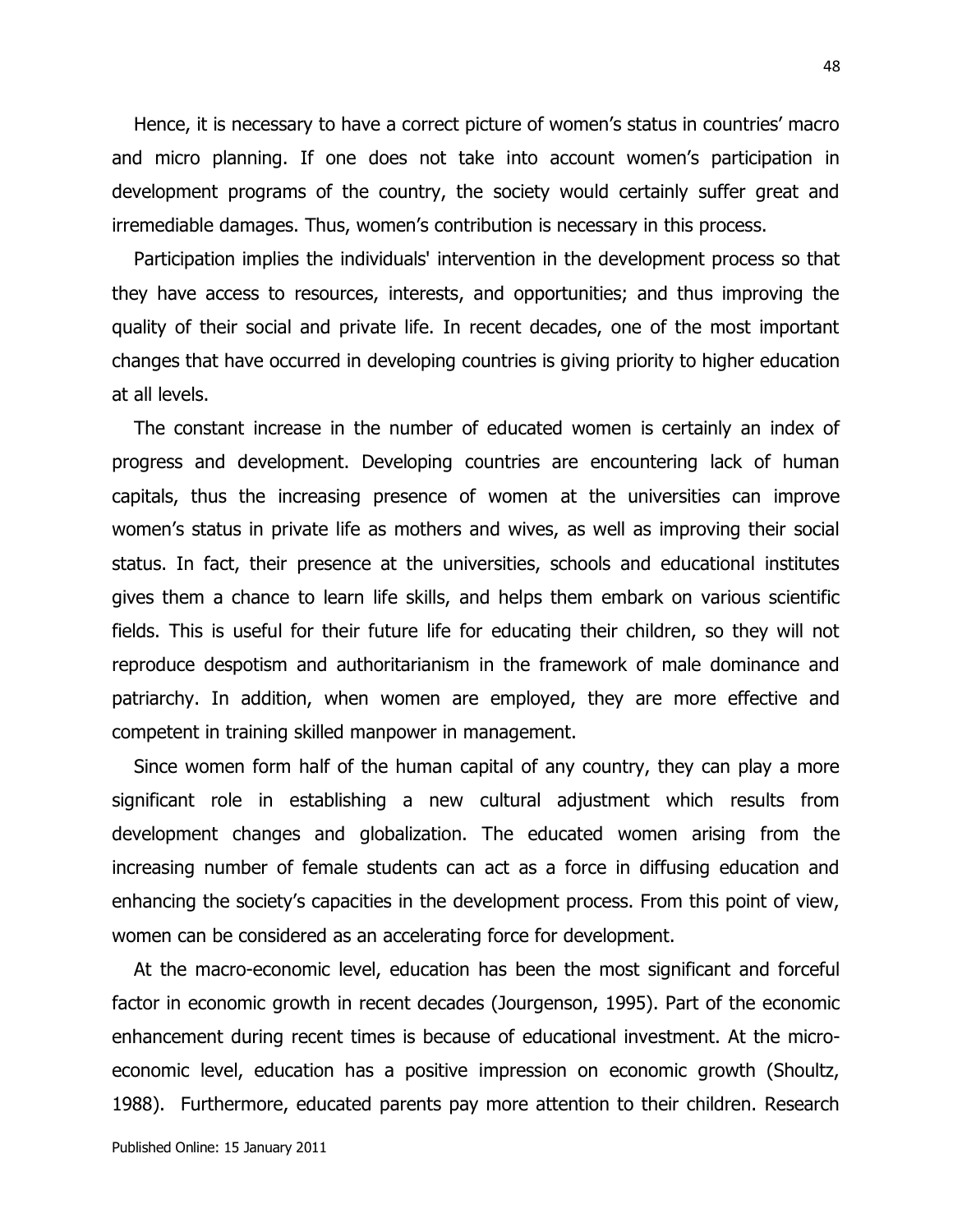on women"s education reveals that a mother"s education has a positive effect on her children"s qualitative progress (Straus & Bigel, 1996). Such an effect is greater for mother"s education as compared to that of fathers (Behrman, 1997). Therefore, since the external effect of women"s education is more widespread than that of men, greater investment for women's education is more efficient and useful for the society (Emadzadeh, 2004).

As people"s demand for higher education increases, theories related to the behavior of such request evolve around two main issues: (a) consumption, (b) investment. Therefore, higher education has both the consumption and the investment features. In neoclassical school of thought, among the various baskets of commodity, individuals ask for a basket which according to their income limitations offers them the most desirability. Based on this perspective, demand for higher education is a decision made by an individual or his/her family, which depends on their income. This is the kind of relationship between price and income in economic literature of commodities and services (Gharoon, 2003).

Thus, education is amongst the services whose production and consumption has social advantages. When people receive education in a society, they are not the only ones who benefit from the advantages of education, but society also benefits from such abilities. Meanwhile, particularly in countries such as Iran, the government plays a major role in providing facilities and educational investments for primary, secondary, high school and even the university level. Therefore, since the production and consumption of commodities or services involve expenses and social utility, such expenses and utilities should be taken into account by producers or consumers, and government should provide such social utility better to the public.

From the standpoint of human capital theory, education and particularly higher education has been considered as capital good. Thus, education and any kind of skill or training create a capacity in an individual which leads to his/her greater income in the future. In broader definition of human capital, the benefits resulting from this investment provide more income, which leads to a wiser consumption of income and increase in non-materialist desirability (Emadzadeh, 1998).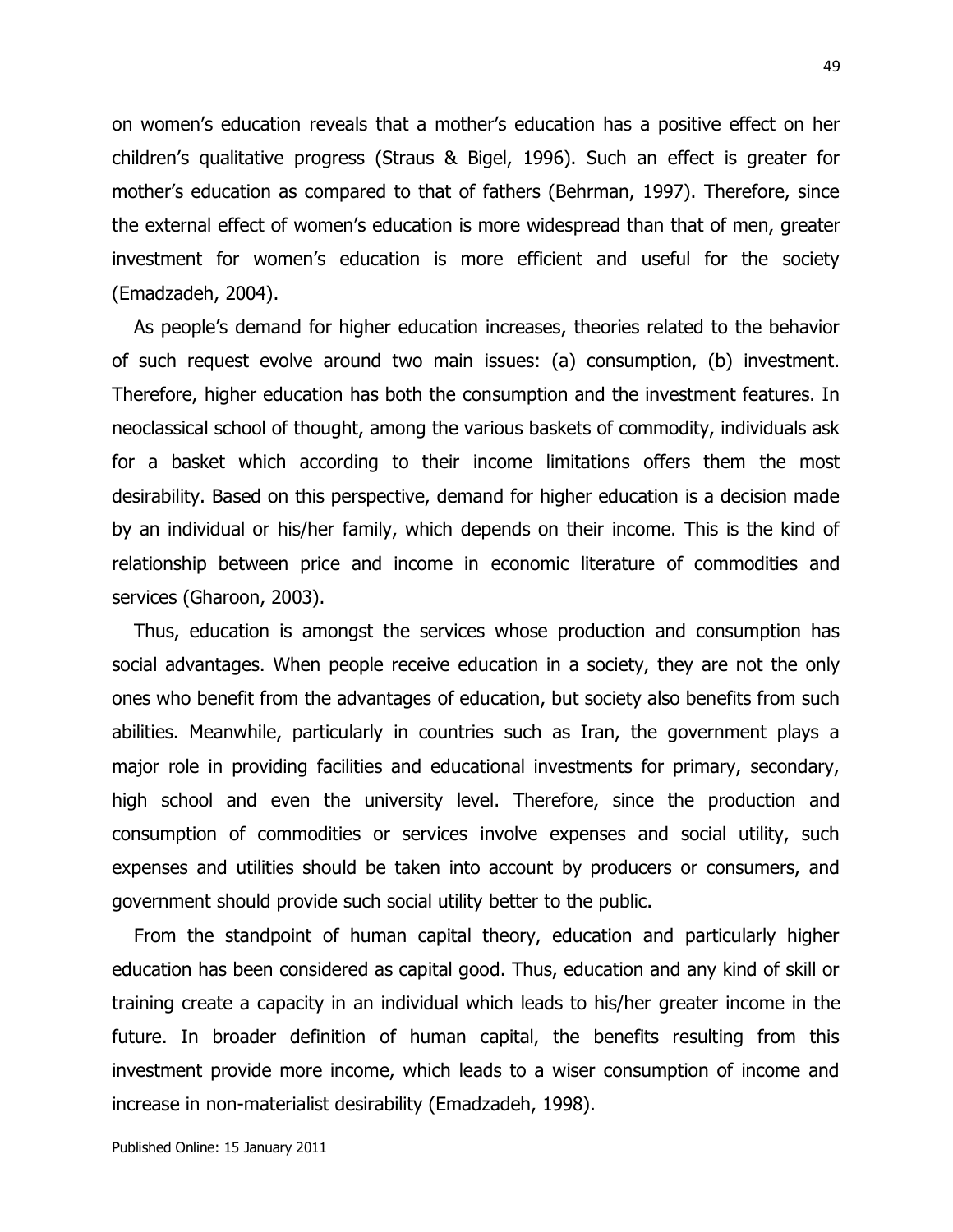Therefore, the most important priority among people regarding social demand is higher education, since such demand is influenced by other social factors such as socioeconomic status of the family and society"s perception of higher education.

Recognition and analysis of such influential factors for higher education illustrates significant points in accelerating demand for education. By result, such social demand, and the obligation to recognize the influential factors on this collective behavior, is affected by a growing demand for higher education in different parts of Iran.

In social demand approach, the desirable level for investment or development is equal to the rate of demand. It can be argued that higher education should be accessible to all those who have the ability and merit to launch into it.

In a man-power plan approach, the criteria are investment, development of capacities, as well as the provision of trained manpower required for various economic and social sectors. Thus, by identifying the requirements of different sectors, the optimum rate of educational investment in order to attain economic goals can be recognized.

According to Blumberg's research (1998), compared to uneducated and less educated ones, educated women experience a healthier pregnancy and the average weight of their children is better. Furthermore, their babies have a higher chance of staying alive, suffer less from various diseases, have a better nutritious diet, and they are more successful at different stages of their schooling. Generally, on equal terms, the education of mothers has a positive effect on the health and growth of children. Becker (1981) believes that educated women have a lower fertility rate and are less engaged with unwanted pregnancy.

#### **Statistics on Iranian Women's Higher Education**

University of Tehran was the first Iranian university which opened its doors to rich Tehrani girls in 1932 (Arasteh, 1959). The vast presence of girls at the universities occurred after the Islamic Revolution in 1979; and since 1989 it has had an upward trend (Kazemipour, 1999). In 2005, girls constituted 62% of the university entrees (Zahedi, 2005). In recent years, the ever-increasing number of female university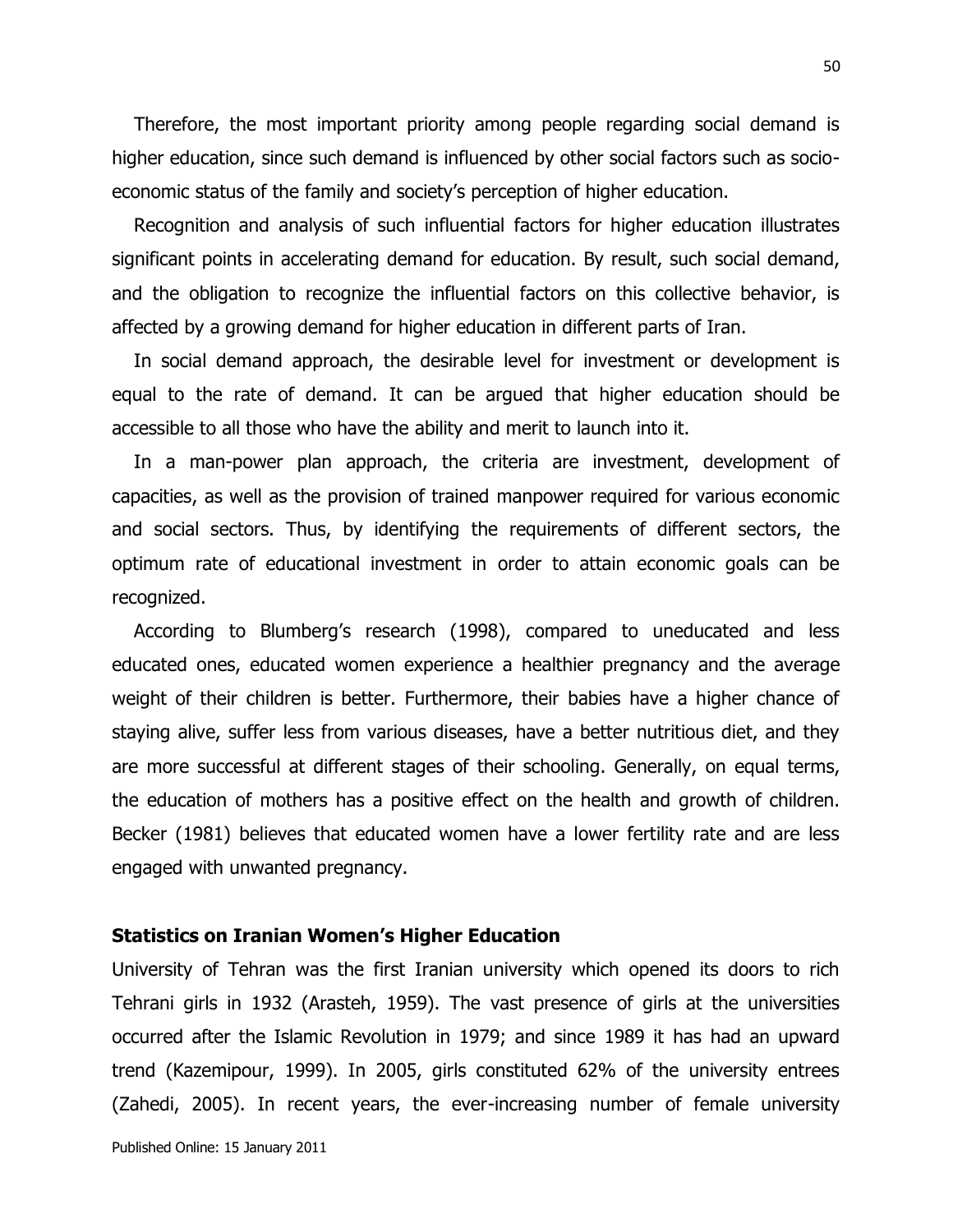students has drawn the attention of cultural and political communities, and even the Iranian Parliament, to put this issue on its agenda.

In the first university entrance exam after the Cultural Revolution (1984), from 42% of female examinees, only 32% were admitted, whereas from 58% of male participants, 68% were admitted into the universities. The admission chance of girls in this exam for this academic year was 8%, while it was 12.2% for boys (Ministry of Higher Education, 1984).

In one decade, the admission chance has had less discrepancy. In fact, based on the statistics, the percentage of female applicants and their acceptance into the universities, has taken precedence over boys.

In 2001 and 2002, the admission rate of girls was higher than that of boys in all group entrees except in mathematics and engineering. In some disciplines, such as agriculture engineering and gardening, this rate exceeded over 70% of the total enrollments. Even though, in M.A. and Ph.D. studies, female enrollees were lower than male counterparts.

Akbari and Haghighi (2006) have examined women"s social demand for higher education in different provinces of Iran between the years 1984-2003. According to their analysis, women"s social demand for higher education has been greater than that of men. There are some concerns over this issue. The first consideration is that the increase in girls" entrance into the universities is one of the manifestations to reduce underdevelopment and backwardness, as well as compensation for sex discrimination. In fact, it is a step forward to fulfill social justice and equality. From this point of view, the precedence of girls over boys is not worrisome; rather, it is a way to decrease sex discrimination and underdevelopment. It is also a way to increase women"s knowledge, their social participation, a change for their traditional attitudes, redefinition of women"s role in the family and society, more involvements in managerial system and decision making, as well as entitlement to equal civil and social rights.

There are also other approaches involved regarding the high demand of Iranian women for higher education, such as state focused intervention approach which proposes an equal share of men and women at the universities.

Published Online: 15 January 2011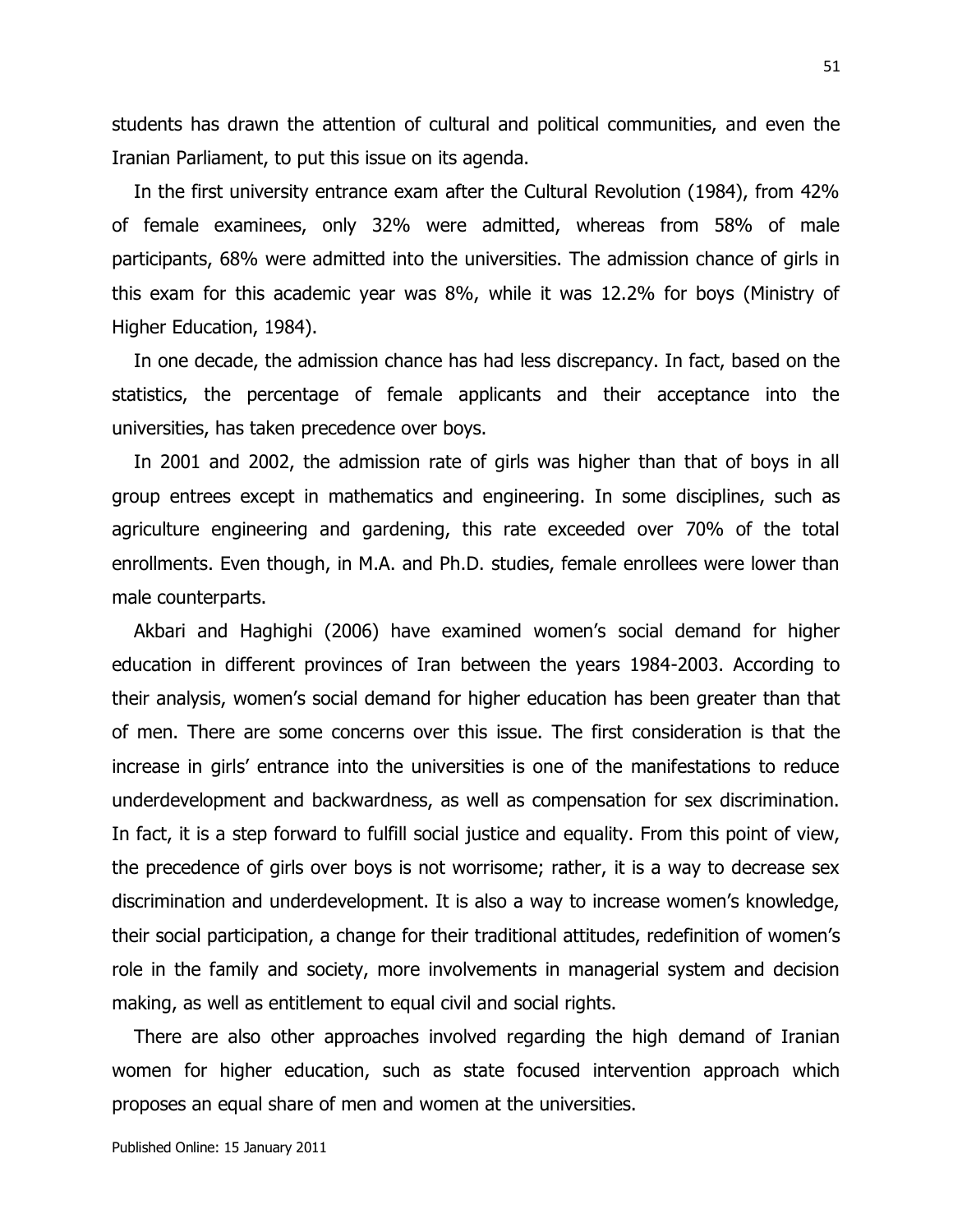In Iran, statistics reveals that the number of enrollees for university entrance exam has had a considerable increase as compared to that of pre-university students and such increase has continued up to the year 2004. This implies that the Iranian society is facing a greater demand for girls in higher education and the girls themselves have proved to be more competent. It is worth noting that girls have the chance to enroll in the entrance exam for as many successive years as they wish, whereas boys are deprived of this opportunity for multiple reasons, including compulsory military service, financial problems, responsibilities toward family"s financial issues and the necessity to enter the labor market as early as possible, and consequently less motivation to continue their education.

The statistics on admitted enrollees at the universities and institutes of higher education show that there is a lack of proper educational planning across the Country. Imani & Mardiha (2002) believe that among the solutions for an increase in men's admission to higher education is the provision of specific fields of studies which are more attractive to men.

#### **Girls' Incentives for Higher Education**

In a society such as Iran, part of the girls' interests for entering university is because of attaining a higher social status. Among the reasons behind girls" demand for higher education is the relationship between their deprivation in the society and their efforts of gaining status through continuing their education. Before the Islamic Revolution in 1979, higher education was mainly provided for wealthy women and women from the "Royal Family", but after the Revolution, the urban girls as well as rural girls had an opportunity to go to the universities.

Today, Iranian women consider higher education as the only way for progress, and the most assured and reliable way to shape their destiny. Women, who took part in demonstrations in support of the Islamic Revolution and were involved in anti-Shah rallies, are willing to take part in different social, economic, and political fields in the post-Revolution period. The growing number of educated women after the Revolution created a large number of skilled women who are able to play important scientific and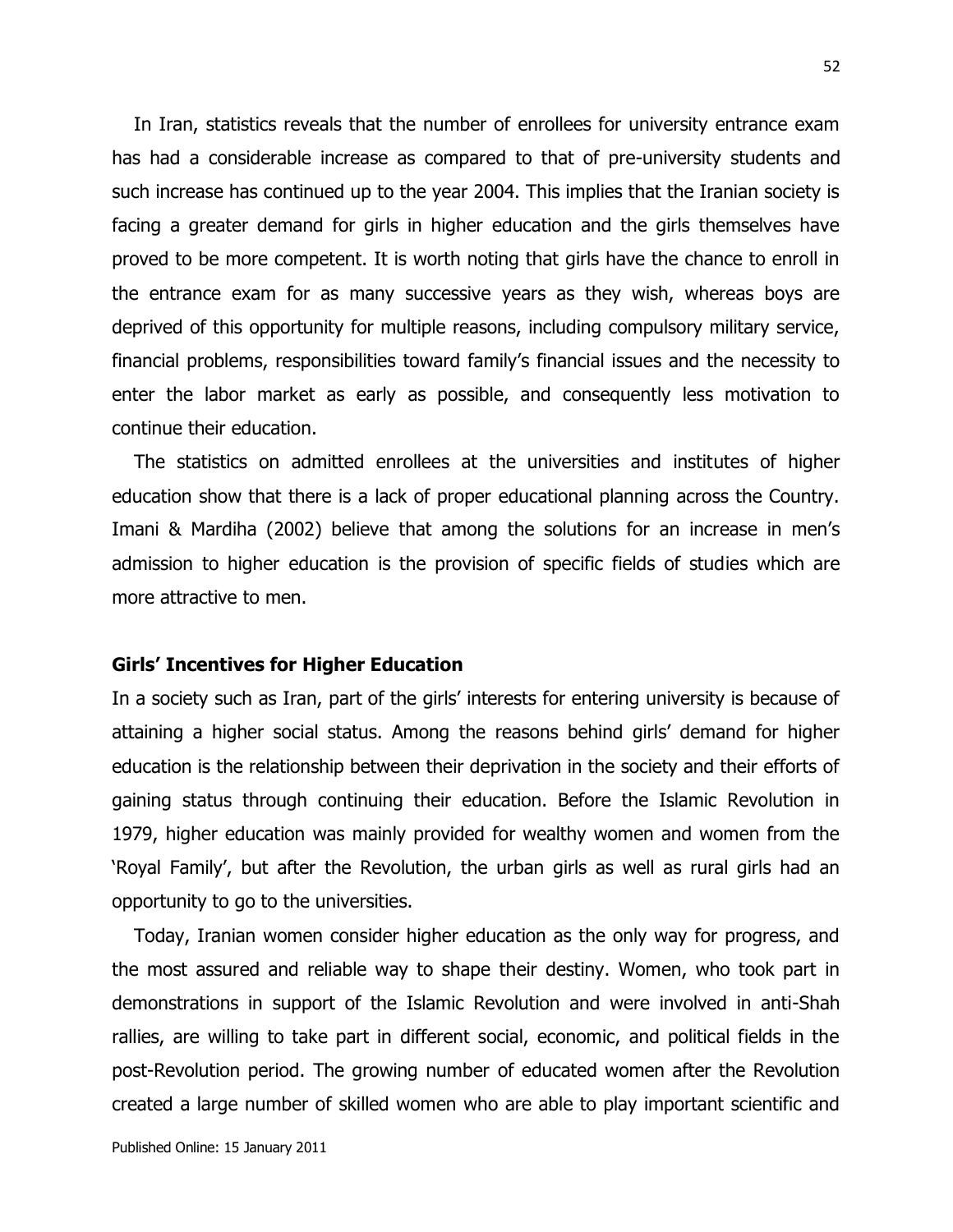cultural roles. Thus, the traditional role of women is going to be weakened due to various factors, particularly through raising women awareness. In this regard, new technical-scientific tendencies are going to be reinforced too. With globalization and the expansion of communications, girls are more interested in achieving higher academic degrees. Therefore, besides gaining a higher social status, they will be able to enter different fields of study.

It seems that in Iran, the most important function of education for women is gaining social prestige. In the past, women were not considered as a priority, while an improvement in women's conditions and status in family and social life is observed today.

Akbari and Haghighi (2006) believe that an increase in the age of marriage, greater motivation for further education and a change of people's attitudes towards women are amongst the main reasons for greater female enrolments at the university entrance exams.

Salehi (2002) argues that in developed countries, attributed variables and factors such as values, social status and class are going to be replaced by acquired factors. Hence, since acquired skills and education are among the most important factors, the criterion of evaluating individuals is based on acquired factors including education, which itself is an important motivation for girls demanding higher education at the universities. Collins states that in societies in which qualifications and degrees are the criteria to evaluate an individuals" status, attaining university degree is among the most acquired values (in Sandestrom, 1999).

Imani and Mardiha (2002) argue that from a historical point of view, a relative improvement in women's accessibility to education is a response to women's demand for higher education. If one believes that part of this progress is indebted to women's eagerness and enthusiasm, thus in this way, women can gain social status through entering the universities. Thus, such status provides them with the right to find and choose a suitable husband, and the likelihood of social and political participation.

Shoultz (1988) believes that private and public investment in women"s education relates to a demand for finding jobs and economic pressures (such as per capita income and university tuition fees). In Iran, in recent decades after the Revolution, the family"s decision making as well as parents" interests have changed a lot. Parents do not believe that boys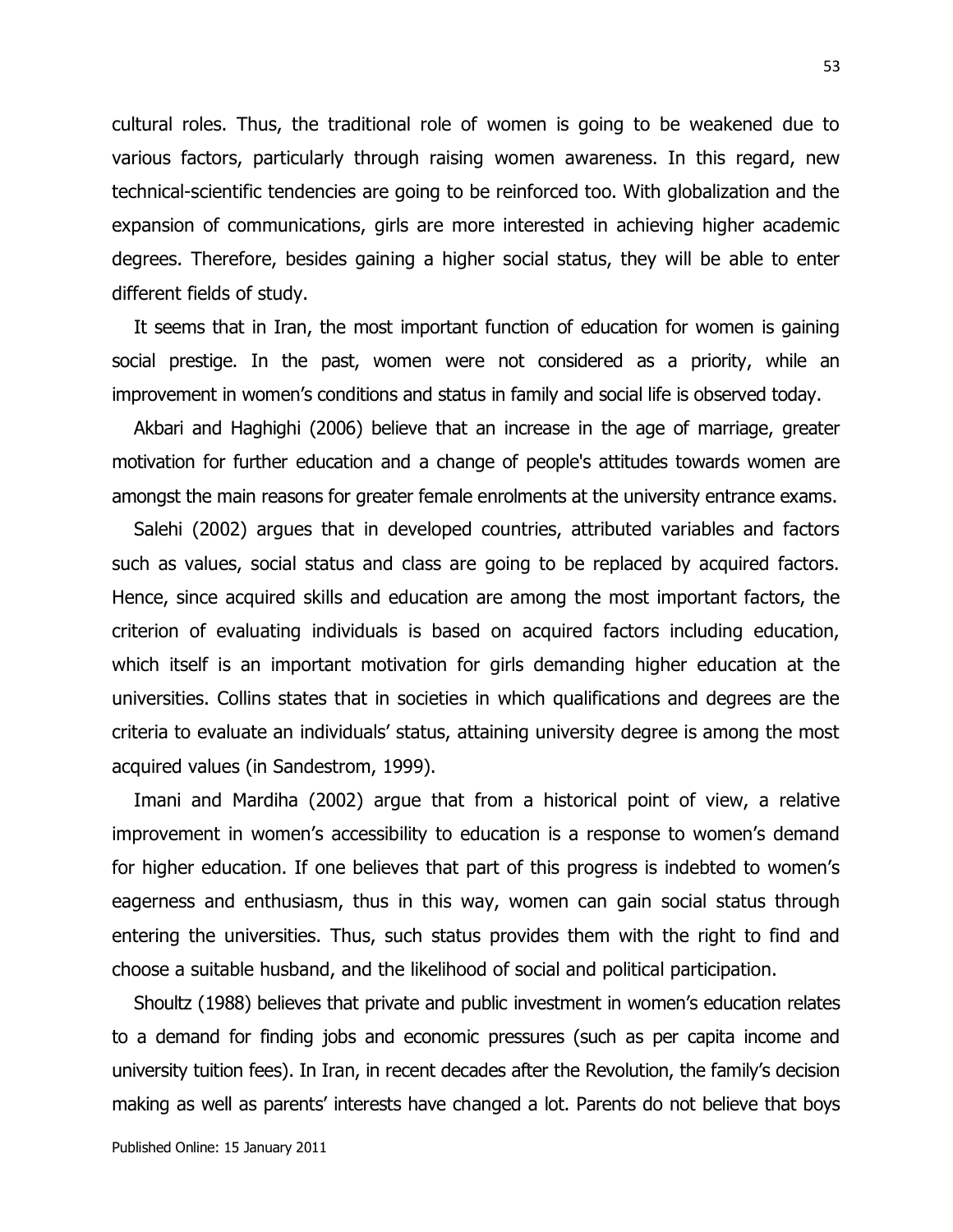have bigger outcomes compared to girls anymore. Research demonstrates that in Iran, in the eyes of girls, education is not an economic asset for future productivity, but the value of education itself and social status have greater significance.

#### **Educated Women in Iran and Occupation**

Kelli (1992) argues that educated women are more involved in the labor market. Since education paves the way for women's occupational success, gaining education raises their opportunities for taking more prestigious jobs.

In Iran, despite women's progress in education, their participation in the labor market is low, and during recent decades, it has been constantly low at around 13 percent of the working population. As men are legally the main providers of family expenses and the only breadwinner; society, law, and family have lower expectations from women compared to men regarding economic contribution. In the same vein, organizations, governmental and non-governmental institutes prioritize men.

Concerning demand for female expertise in the labor market, there are many obstacles and inequalities in terms of rate of activity and participation, proportion of occupation, rate of unemployment, variability of horizontal and vertical levels of occupation which all have structural, cultural, and political reasons. These obstacles can be eliminated through changing policies and institutes in the country in favor of women. Regarding changes occurring at economic, social, cultural, and political areas in Iran, there are still many sex stereotyping and norms in the labor market.

Some believe that an increase in the number of female university entries implies an increase in the number of educated women, in which education may be desirable for them, but at the same time, it causes problems such as unemployment in the labor market, for instance, the 40% and 60% ratio of male and female university students in 2004 implies 40% and 60% graduated male and female students in 2008 looking for job.

In Iran, a few decades ago, women's socio-economic participation in society had been substantially resisted. Being in par with their male counterparts under these circumstances is very difficult for female expertise. Furthermore, traditionally there are many jobs which solely belong to men because of their hard working conditions.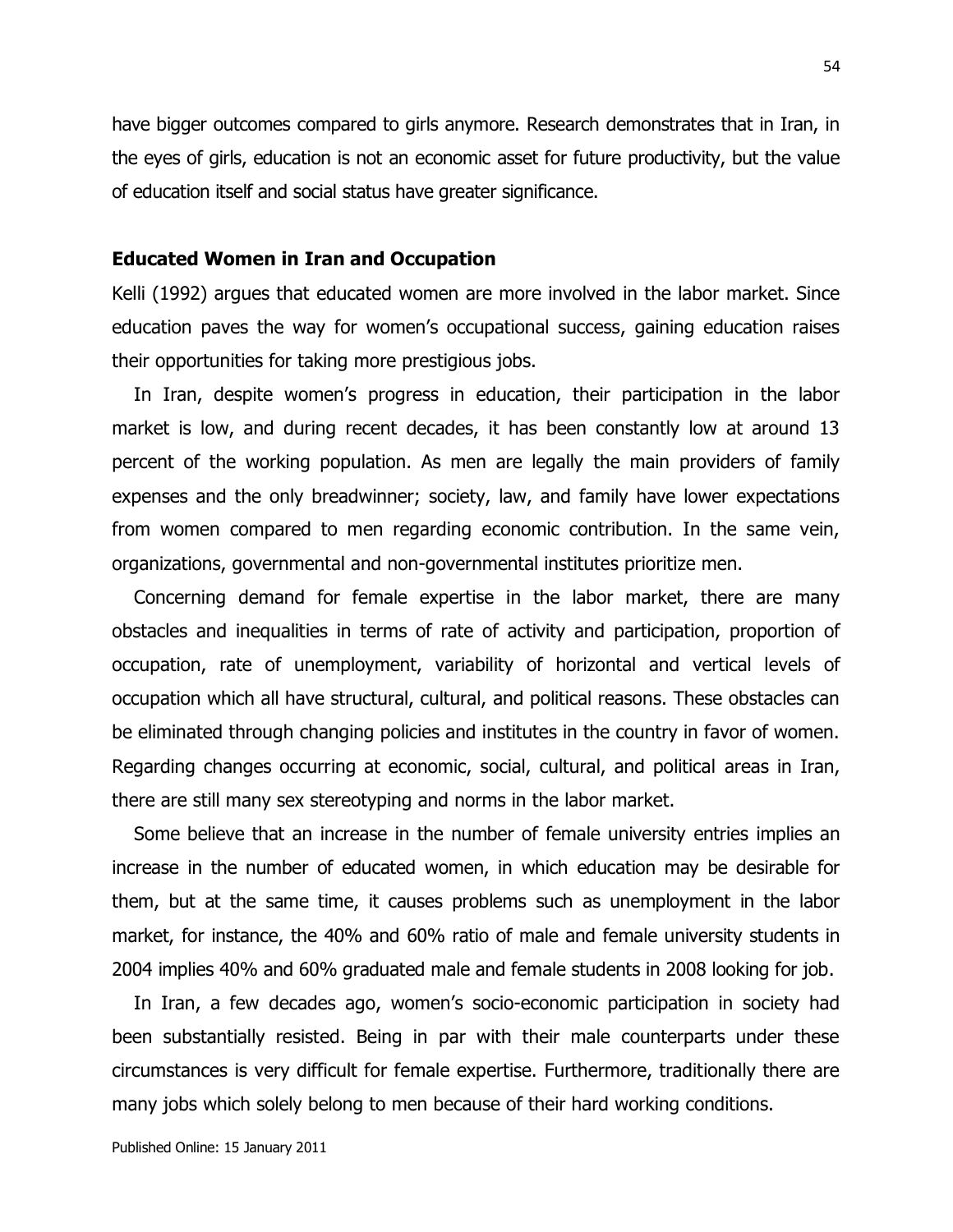After the Iranian Revolution in 1979, lack of scientific approach in decision makings combined with factors such as the "Cultural Revolution" at the universities, migration from war-stricken cities and socio-economic problems increased the inequalities in the specialist labor force in 1989-1990.

The traditions and deeply rooted normative patterns induced a gender biased social role for women and girls. These patterns eclipsed families and parents' methods of child rearing, and even women's own attitude, behavior and inclination. This implied a family role (as wife and mother) for women, so university education in certain fields of studying was restricted. Even the girls themselves believed that some disciplines, jobs, and activities were not suitable for them.

The increasing demand of Iranian women for higher education and their increasing admission compared to men have led the state focused-intervention approach to stop this trend. It is estimated that the frequency of female admission to the universities will increase as compared to males, and in the near future it will exceed 70%.

Considering the fact that the proportion of male and female population is about 50/50, and knowing that even in developed countries, job vacancies are greater for men compared to women it can be argued that the growing trend of female admission to universities may be regulated by state intervention based on concentrated 50% quota (Kelli, 1992). The state intervention approach seeks solutions without paying attention to demand and supply process. This assumption contradicts the scientific findings for higher education in which student selection is left to the universities, and in competitive terms, universities determine and implement their own rules and principles, as well as the number of admitted students in different fields of study (Farasatkhah, 2005). In this sense, it is understandable if universities determine gender composition based on the needs of the society and according to the demands of the labor market.

Another shortcoming of this approach is to neglect the role of the private sector. As private sector plays an important role in the labor market, the government will no longer be the great provider of expert manpower.

Finally, in this approach, rational selection process in the society has not received much attention. Based on rational selection, families know what decisions are more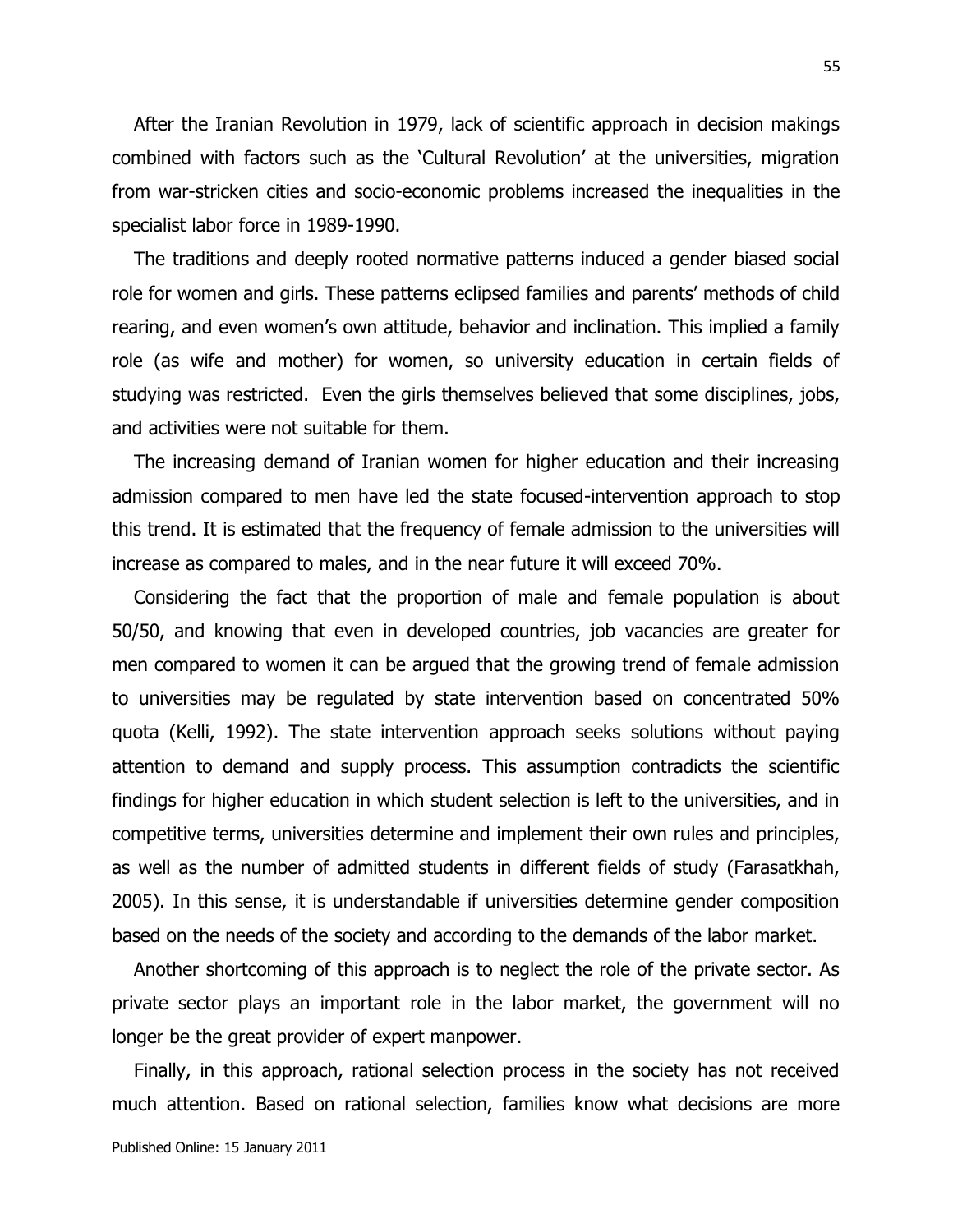beneficial and efficient for them, and to find how to take advantage of the cultural, social and economic opportunities of the society, such as having a prosperous job, and in case of applying for university, they know which field of study to choose.

The combination of decentralization, the active role of the private sector along with the universities, as well as the family"s rational selection can create a better balance for gender composition to offer and demand expert manpower instead of state intervention. In one hand, the government is able to pave the way for transparent and lawful competitive terms, and on the other hand, it can support and facilitate the growth of these competitions. Through establishing positive and mutual interaction with the universities, dynamic and endogenous equilibrium to provide public interest will be built on.

Unfortunately, despite improvements in women's situation in Iran regarding accessibility to education, there are not enough job opportunities for educated women. Hence, the labor market is suffering from major gender imbalance, which is not favorable to women. In analyzing the conditions of expert manpower in the labor market, it is clear that for a very long time, women have been suffering from inequality both in offering (accessibility to higher education) and demanding (accessibility to job opportunities) aspects. As discussed earlier, if one wishes to change the women"s job conditions in a society, one has to transform the patterns of labor market in favor of women, and regulating laws in reducing social and cultural obstacles.

One should bear in mind that the increasing number of educated women will bring huge resources for the society, even if all of them are not employed in the labor market. Another issue relating to women"s employment is that the average age of marriage in Iran is increasing. Some argue that education not only raises the average age of marriage, but also raises marriage expectations among girls. It is assumed that educated women usually wish to choose a husband with a similar level of education. Consequently, it may automatically deprive many educated women of marrying a man with a lower level of education. Although girls' education increases the average marriage age all over the world, it is not the only factor affecting marriage age for girls.

Regarding the correlation between education and employment of women, in case of Iran, there's no clear relationship between girls' education and their employment. In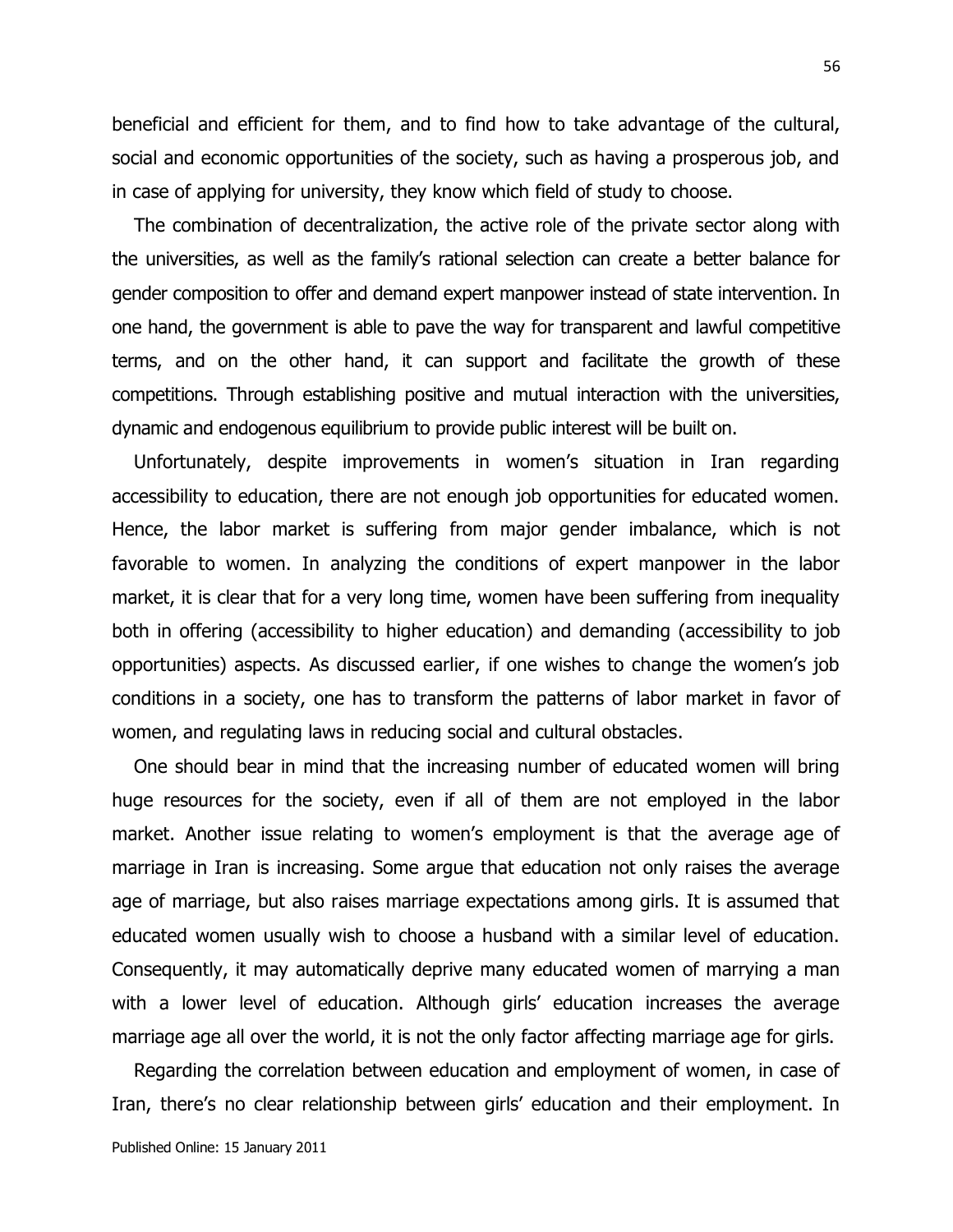fact, the reality of today's world reveals that there is no correlation between fields of study (disciplines) and type of jobs, and broadly speaking, between education and occupation. Of course, it does not mean that any kind of relationship between education and occupation is denied, but the main point is that there is not a significant relationship between these two variables. Many of the university graduates find jobs which have no direct connection with their discipline or level of education. It is even estimated that over 50% of the graduates are engaged in jobs unrelated to their disciplines (Statistical Center of Iran, 2003). Now, if it is believed that there is no correlation between field of study, level of education and job findings; the concern over gender composition in the labor market is pointless. Therefore, it seems irrational to prevent women from studying in different disciplines. Since the most common function of the university education is to gain general knowledge, offering this opportunity to women can be considered such a priority for women.

Imani and Mardiha (2002) believe that since the number of male admittance at the M.A. level was three times that of females in 2000-2001; therefore, as long as there is a marked difference at the M.A. level, the increase in the number of female students at the B.A. level will not create any problems regarding job opportunities for males.

In Iran, young boys do not have enough incentives to continue their education after finishing high school. So after finishing their high school, boys enter the labor market, while girls do not have a lot of motivation to enter the labor market and are more willing to continue their education at the universities. As mentioned earlier, an increase in the percentage of female graduates does not imply a rise in women's employment and a decline in men's employment. However, an increase in female graduates leads to their greater role in providing living expenses.

### **Conclusion**

Research shows that educated women have smaller families, lower infant death rate and healthier infants. Furthermore, educated women are more prepared to enter the labor market, which is vital for many female-headed household families. So it is not surprising to see that in countries with a high rate of female university enrollment, there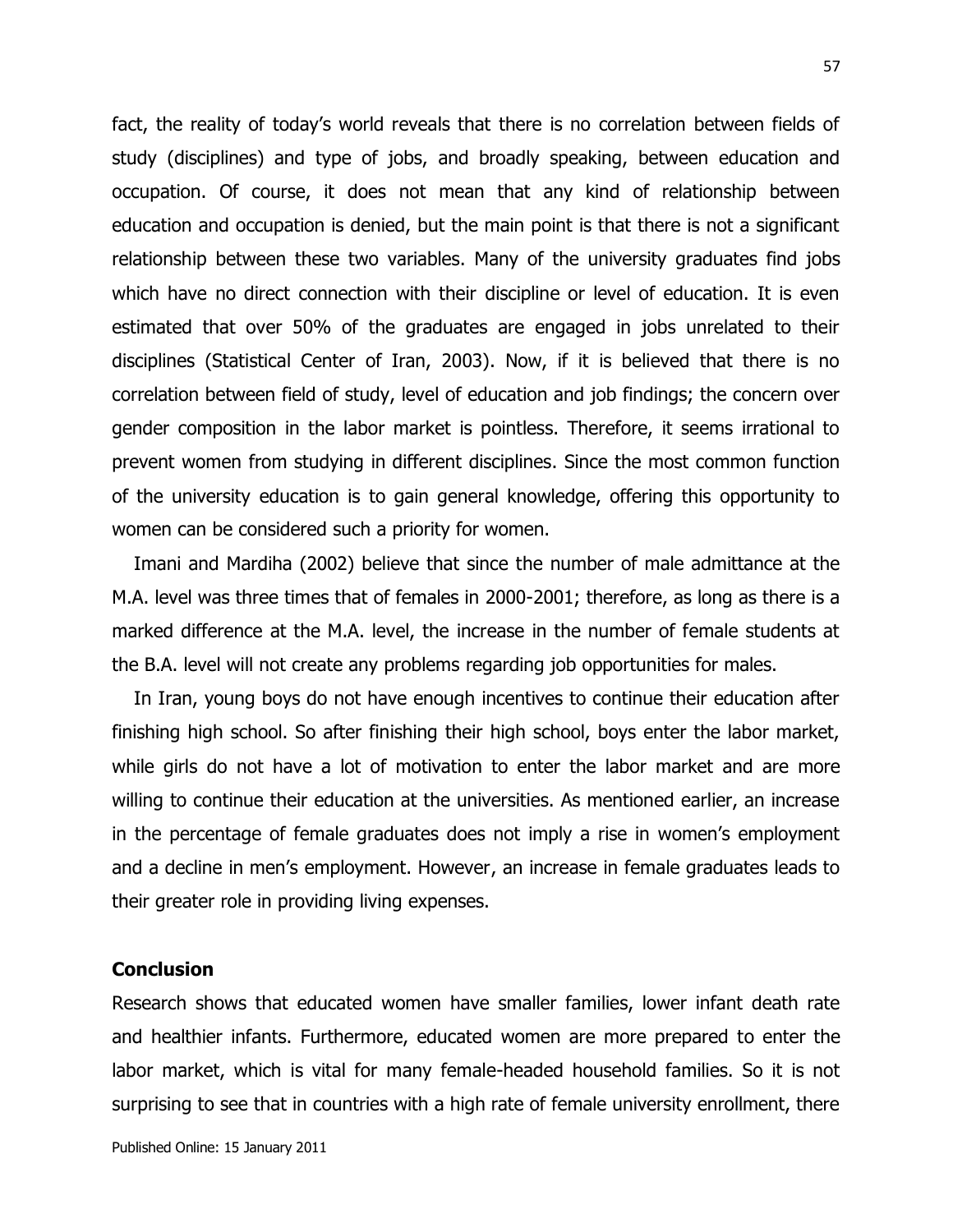is a higher economic production, lower natality, lower infant death rates, and higher life expectancy.

Nowadays, one of the important aspects of development in societies relates to the level of women's education in different fields of study. Unfortunately, in the twentieth century, it is observed that illiteracy, educational limitations and poverty are still feminine. Regarding social status and power, women do not have the same opportunities as men. Thus, reducing gender discriminations, providing appropriate grounds for greater participation of women, as well as empowering them, are among the main goals of sustained development in any society.

In Iran, although the number of female university students has exceeded males, number of employed females has not progressed accordingly. Since the increase in the level of women"s social and economic participation is critical for the country"s development, changing women"s employment pyramid, management pyramid in higher education, scientific pyramid of universities and research institutes, and reforms in other sectors is critical. Higher status of women status is among the most significant indices of human development which has a direct impact on national development.

Considering the high percentage of girls" admission into the universities in Iran which has exceeded 60% of the total enrollments in recent years requires the analysis of social, cultural, economic and political dimensions of the society.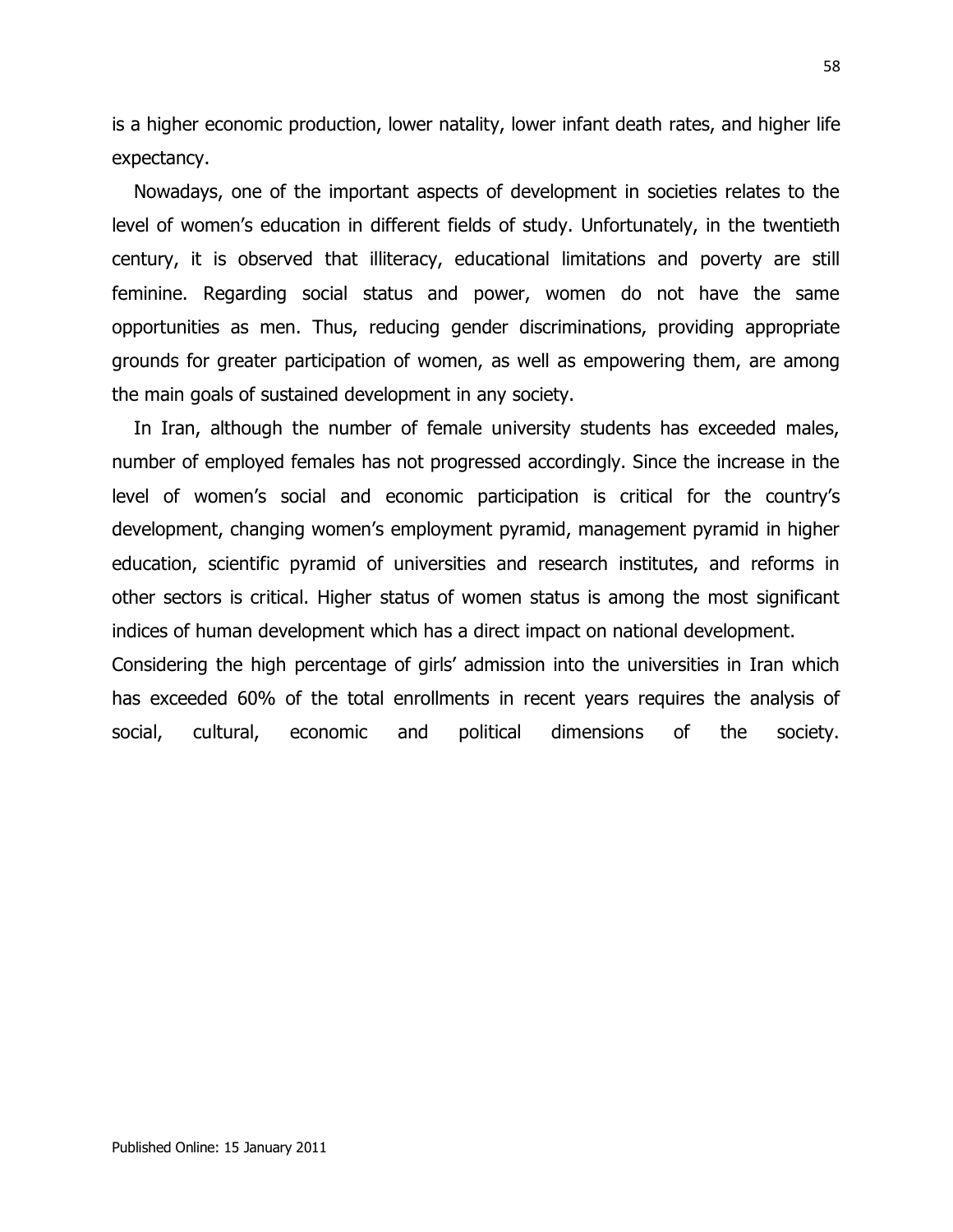#### **References**

**Akbari, N. & Haghighi, H.** (2006). Taghazaye zanan baraye amoozeshe aali dar Iran, Pajoohesh Zanan Journal, 3(1), 69-101 (in Persian).

**Arasteh, R.** (1959). Education and Social Awakening in Iran, 1850-1968. Netherlands: E. J. Brill, Leiden. **Becker, G.S.** (ed.) (1981). A Treatise on the Family. Cambridge: M.A. Thesis: Harvard University Press. **Behrman, J. R.** (ed.) (1997). *Mother's Schooling and Child Education*. Philadelphia: University of Pennsylvania Press.

**Blumberg, R. L.** (1998). Income under female versus male control. *Journal of Family Issues*, 9, 51-84. **Cotterill, P. & Letherby, G.** (2005). Including women: Gender in Commonwealth, higher education. Women"s Studies International Forum, 28, 109-113.

**Emadzadeh, M.** (1998) Taghazaye amoozeshe aali. Barname va Boodjeh Magazine, 16, 35-39 (in Persian).

**Emadzadeh, M.** (2004) Ahamiyyate sarmayegozari baraye amoozeshe zanan. Pajoohesh Zanan Journal, 1(7) 110-125 (in Persian).

**Farasatkhah, M.** (2005) Zanan, amoozeshe aali va bazare kar, Pajoohesh Zanan Journal, 2 (1), 147-163 (in Persian).

**Gharoon, M.** (2003). Takhmini bar Taghazaye Ejtemaee Amoozeshe Aale dar Iran (2002-2012), Tehran: Institute for Research and Planning (in Persian).

**Imani, M & Mardiha, M.** (2002) Arzyabeye Afzayeshe Amoozeshe Aale Zanan dar Iran. Tehran: Iranian Ministry of Higher Education (in Persian).

Iranian Ministry of Higher Education, Planning and Cultural Studies Office (1984) Tehran.

Jourgenson, D. W. (1995) Postwar U.S. Economy Growth. Cambridge: MA: MLT Press.

Kazemipour, Sh. (1999). *Evaluation of Women's Expanded Participation in Higher Education*. A Report Prepared for Iran"s Ministry of Culture and Higher Education.

Kelli, G. P. (1992). Women's Education in the Third World. *Encyclopedia of Educational Research,* 1525-1528. New York: Macmillan Publishing.

Morley, L. (2006). Including Women: Gender in Commonwealth, Higher Education", Women's Studies International Forum, Volume 29 (6), 452-539.

**Salehi, E.** (2002). *Motaleyee bar Behboode Amoozeshe Aale dar Iran*. Tehran: Office for Cultural and Social Studies (in Persian).

**Sandestrom, K. L.** (1999). Embracing modest hopes: Lessons from the beginning of the teaching journey. Pescosolido, B. A. & Aminzade, R. (eds.) The Social Worlds of Higher Education: Hand Book for Teaching in a New Century, pp 517-529. CA: Thousand Oaks: Pine Forge Press.

**Saunders, C.** (2004). Casual culture props up academy. Times Higher Education Supplement, 1, 60.

**Shoultz, T. P.** (1988). Educational investment and returns. In: H. Chenery & T. N. Srinivasan (eds.), Handbook of Development Economics, (Vol. I). Amsterdam: North Holland Pubishing.